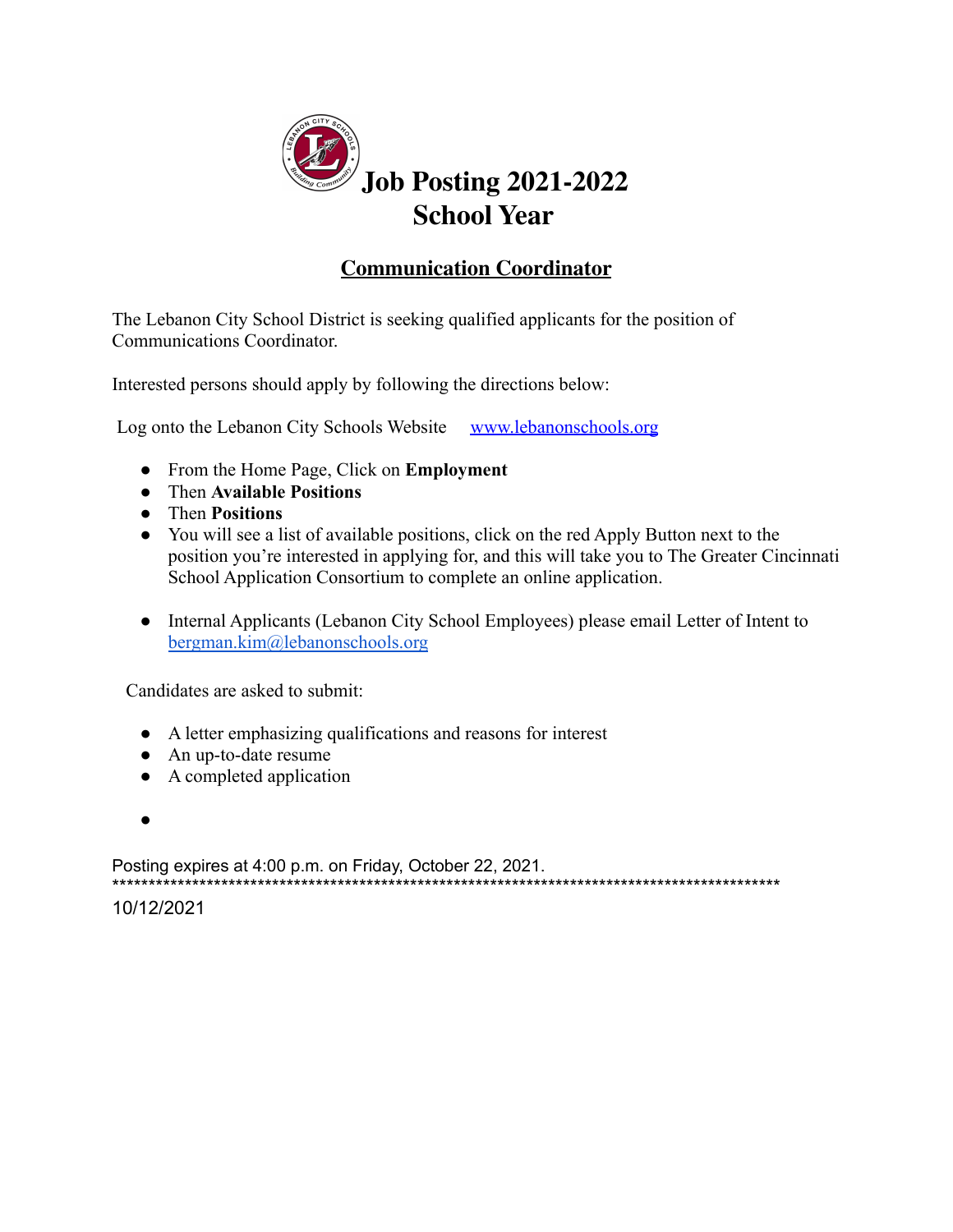## **LEBANON BOARD OF EDUCATION JOB DESCRIPTION**

| <b>Position:</b>          | Communications Coordinator                                                                                                                                                                 |
|---------------------------|--------------------------------------------------------------------------------------------------------------------------------------------------------------------------------------------|
| <b>Reports to:</b>        | Superintendent                                                                                                                                                                             |
| <b>Employment Status:</b> | Regular/Full-time                                                                                                                                                                          |
| <b>FLSA Status:</b>       | Exempt                                                                                                                                                                                     |
| <b>Bargaining Unit:</b>   | N/A                                                                                                                                                                                        |
| <b>Description:</b>       | Directs, coordinates and oversees implementation of the district's communications and<br>public relations program. Provides a proactive system of internal and external<br>communications. |
| NOTE:                     | The below lists are not ranked in order of importance                                                                                                                                      |

## **Essential Functions:**

- Professionally manages the development, delivery, and advancement of district communications
- Cultivates relationships that promote a strong commitment of public support for the district
- Provides administrative direction and oversight of district websites and social media.
- Prepares print & digital materials, manages production timelines and ensures content is accurate and appropriate (school activities, human interest stories, special events, etc.)
- Develop and maintain a communication plan for all aspects of district communications.
- Provides administrators an opportunity to proof materials before publication
- Serves as an advisor to the superintendent and active member of the administrative team
- Maintains communication and adequate records necessary in reporting to the Superintendent and Treasurer
- Establishes a working relationship with the media
- Serve as a spokesperson for the district and serve as communication point person for crisis communication
- Collaborates with staff to develop strategies that enhance communications with the public
- Prepares all state and federal reports concerning the communications operation of the district
- Coordinates communications workshops for district staff, as requested
- Coordinates the evaluation of all communications personnel
- Work with treasurer on all aspects of the budgeting process including preparing an annual budget to sustain program expenses, monitoring expenditures to ensure cost-effective operation
- Supervises and assists with planning/coordination of recognition programs for students and staff.
- Serves as a resource and liaison between administrators, staff and parent/community organizations and other educational entities.
- Works with administrative staff to coordinate community forums, focus groups, dialogue sessions as needed
- Photographs school events. Organizes digital photo/video files. Creates media products
- Coordinates preparation/clean-up activities for public events. Plans for equipment needs (e.g. cabling, computer, interactive whiteboards, power supply, projector, video/audio, etc.)
- Assists with the production of radio/television shows and advertisements as directed
- Directs special project committees including but not limited to the development and coordination of talking points and collateral pieces to support ballot initiatives such as operating levies and bond issues
- Prioritizes and completes assigned tasks within required time-frames
- Facilitates compliance with all pertinent local, state, and federal laws
- Complies with the Licensure Code of Professional Conduct for Ohio Educators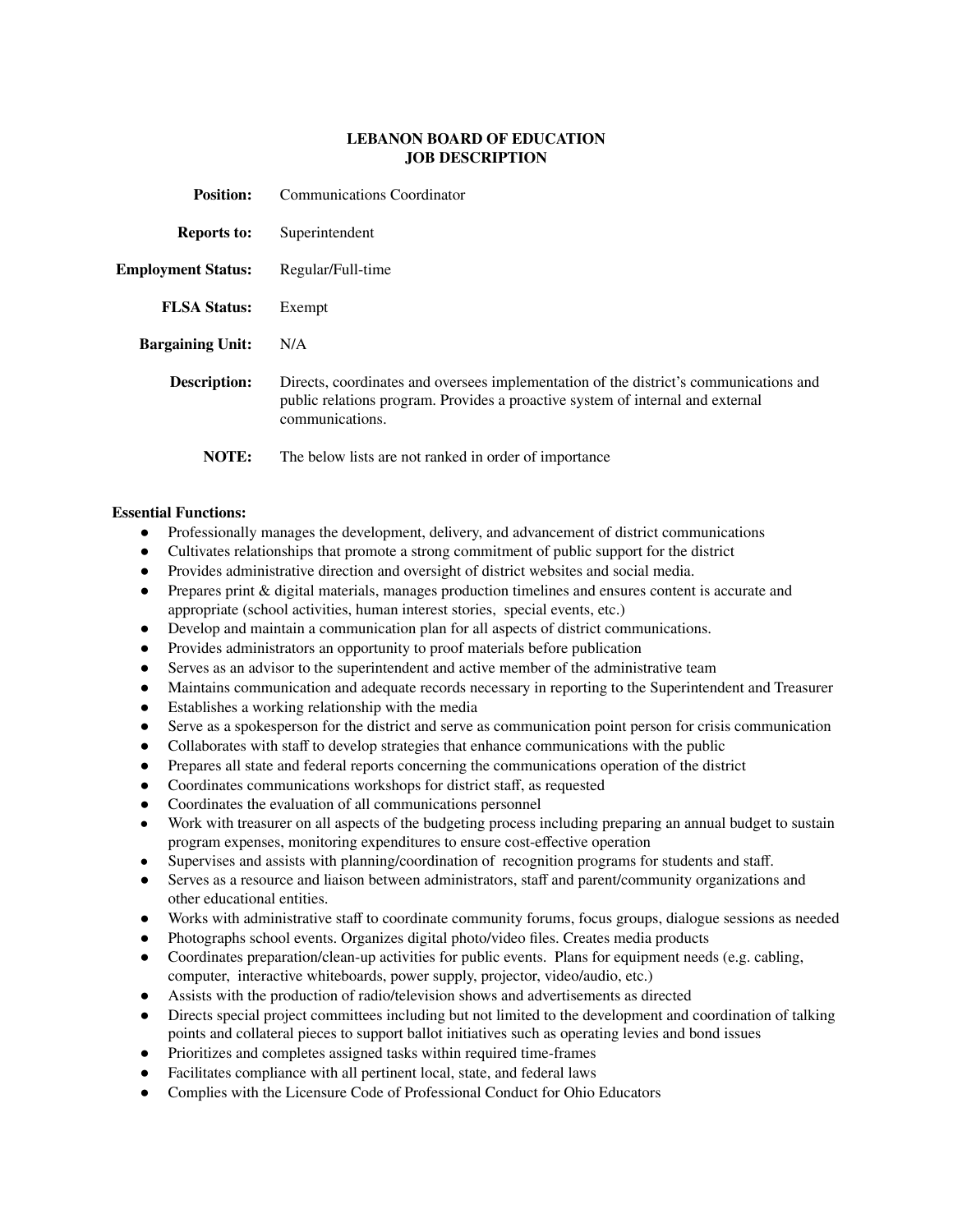- Collects, evaluates, and makes recommendations for communications program based on accurate program data
- Maintains respect at all times for privileged and confidential information, e.g., student and staff records
- Participates in local, state, and national conferences and seminars
- Keeps current with professional standards associated with work duties
- Enforces drug-free workplace rules, board policies and administrative guidelines/procedures
- Maintains a professional appearance and wears work attire appropriate for the position
- Maintains an acceptable attendance record and is punctual
- Complies with district procedures and federal/state laws when dealing with discrimination, suspected child abuse/neglect and when inappropriate behavior is encountered.
- Attends meetings and in-services as required
- Interacts in a positive manner with staff, students, caregivers and community.
- Attend and cover after school and evening events as requested by the superintendent.

## **Other Duties and Responsibilities:**

● Perform other duties as required by the Superintendent

#### **Qualifications:**

- Bachelor's degree (B.A.)- Preferably in public relations, mass communications, or equivalent experience
- Administrative skills verified by training and work experience in communications, journalism, marketing, public relations, or closely related field with two to three years prior experience preferred.
- Embodies high ethical standards/integrity. Accepts responsibility for personal decisions/conduct
- Maintains a valid drivers license.
- Maintains a record free of criminal violations that would prohibit public school employment.
- Such alternatives to the above qualifications as the Superintendent and/or Board of Education may find appropriate

## **Required Knowledge, Skills, and Abilities:**

- Excellent public relations skills
- Knowledge of the public school system and issues related to public engagement preferred
- Ability to influence the school district's dynamic, political, social economic, legal and cultural environment
- Analyze and present professional information in a clear an easy-to-read format
- Display flexibility, reliability, self-discipline and a willingness to take on challenging tasks
- Effective supervisory, communication, problem solving and time management skills
- Versatile writing/editing skills and expertise in graphic design, photography, and videography
- Proficiency with current technology for performing duties; including website content management systems, digital cameras, and graphic design software

## **Equipment Operated:**

- Computer/printer
- Copy/Fax machine
- Motor vehicle
- Audio/Visual Equipment
- Telephone

## **Additional Working Conditions:**

Safety is essential to job performance. Employees must comply with workplace safety regulations, health laws, and district district procedures if duties involve any of the following situations:

- Evening/weekend/summer work
- Operation of a vehicle in inclement weather conditions
- Repetitive hand motion, e.g., computer keyboard, typing, calculator, writing